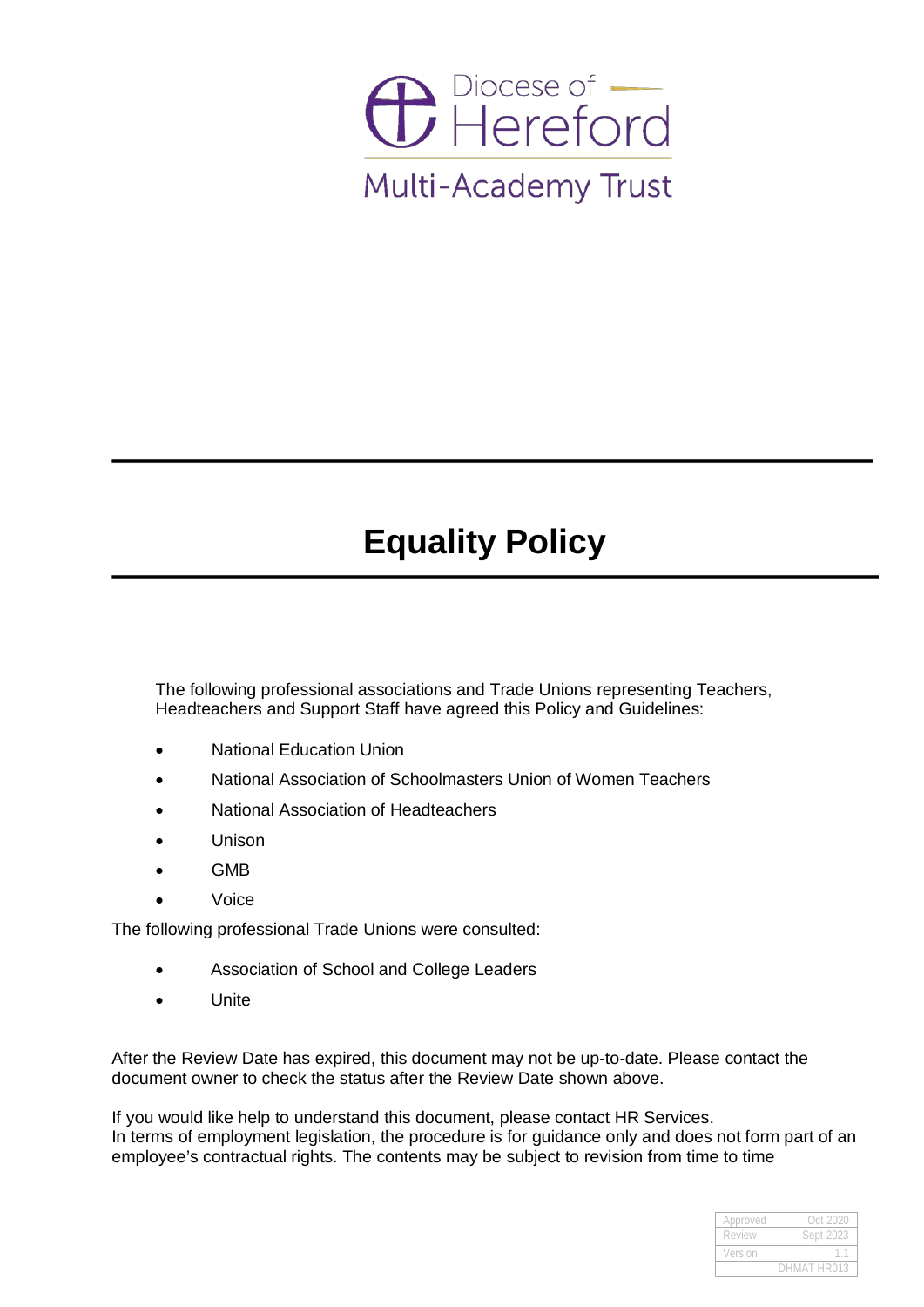# **CONTENTS**

|     |                                        | Page |
|-----|----------------------------------------|------|
| 1.  | Introduction                           | 3    |
| 2.  | Roles & Responsibilities               | 3    |
| 3.  | Scope                                  | 4    |
| 4.  | <b>Public Sector Equality Duty</b>     | 4    |
| 5.  | How to resolve difficulties            | 6    |
| 6.  | How to identify and act on Hate Crime  | 7    |
| 7.  | Recruiting and employing people fairly | 7    |
| 8.  | <b>Training and Development</b>        | 8    |
| 9.  | Promotion and Determining Pay          | 8    |
| 10. | Monitor & Review Arrangements          | 8    |
| 11. | <b>Linked Policies</b>                 | 9    |

# **Appendices**

| <b>Definitions</b>                                             |  |
|----------------------------------------------------------------|--|
| Shropshire Council Hate Crime Reporting Protocol Documentation |  |
| <b>Further Reference</b>                                       |  |

*Note: Where reference is made to a Local Academy Board (LAB), this includes Strategic Task Group (STG) in those academies where this is in place as part of the main governance structure*.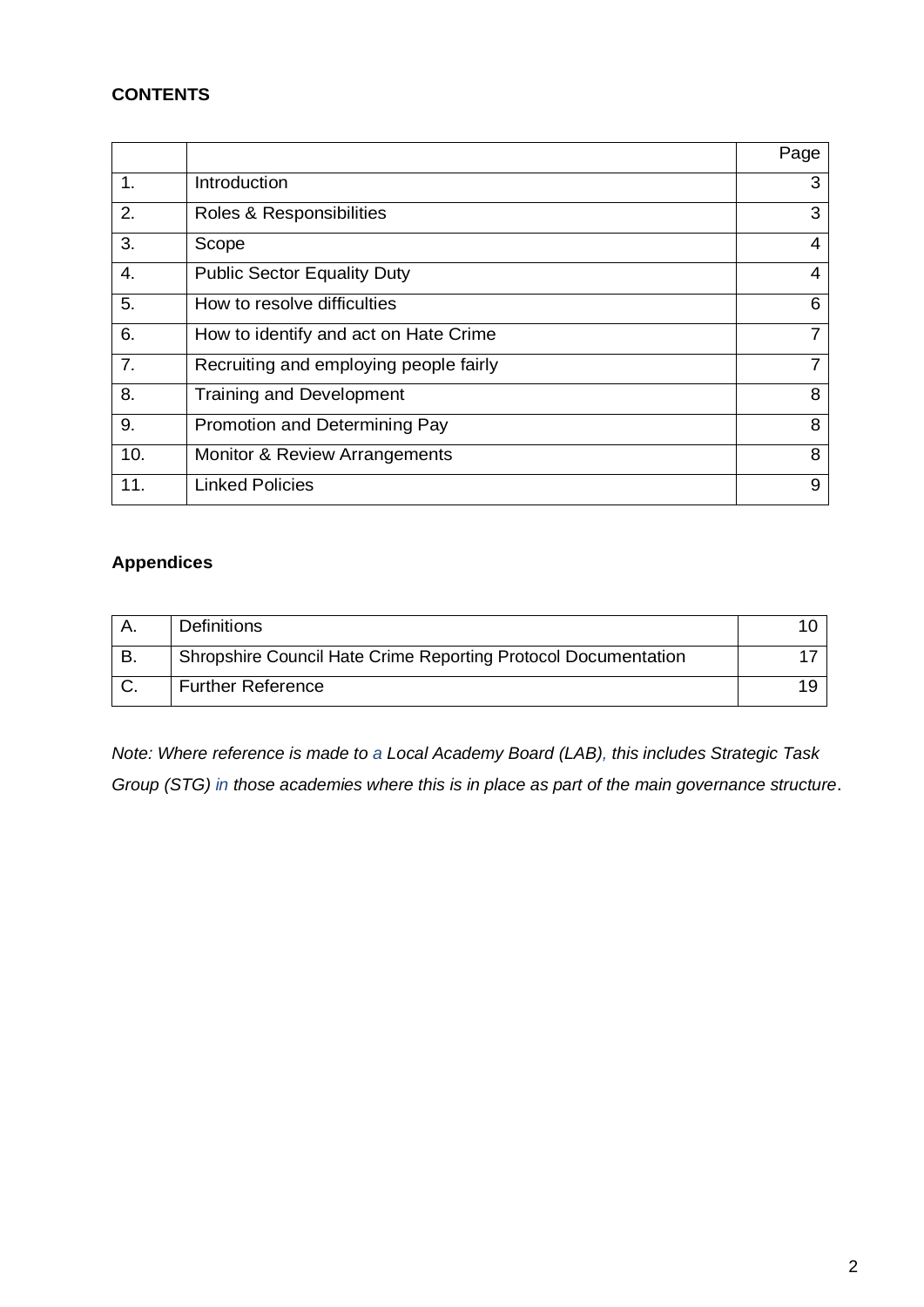# **1.0 Introduction**

The Diocese Hereford Multi-Academy Trust ('Trust') is committed to ensuring equality of education, opportunity and experience for all students, staff, parents and carers receiving services from the school, irrespective of race, gender, gender reassignment, sexual orientation, disability, age, marriage or civil partnership, pregnancy and maternity, faith or religion or socio-economic background. We aim to develop a culture of inclusion and diversity in which all those connected to the school feel proud of their identity and able to participate fully in school life.

The Trust's commitment across all individual schools and academies will be to ensure that selection for employment, promotion, training or any other benefit will be on the basis of aptitude and ability and that due consideration is given to the needs of all people displaying any of these protected characteristics throughout any such processes.

Additionally, the Trust will ensure that all school policies and procedures must be free at all times from discrimination and inequality and commit to reviewing these policies and procedures on a regular basis in order to ensure compliance.

## **The Academy aims to:**

- Create an environment in which individual differences and the contributions of all staff are recognised and valued.
- Provide every employee with a working environment that promotes dignity and respect to all, where employees feel able to challenge behaviour and attitudes, which are contrary to the policy and to the ethos of the Academy Trust.
- Ensure that no form of intimidation, bullying or harassment will be tolerated and cases will be dealt with swiftly and fairly. The Grievance Policy is available to complainants and the Disciplinary Policy may be instigated against perpetrators.
- Ensure training, development and progression opportunities are available to all staff.

# **2.0 Roles and Responsibilities**

It is established in law that the Trust as the 'employer' has a legal duty to provide opportunities for both learning and employment within an environment, which is fair and without discrimination. However, all school and academy users have responsibility for discouraging examples of discrimination wherever and whenever they are observed within the workplace. The Headteacher has overall responsibility for the daily implementation of equality practices and should have due regard to how the school's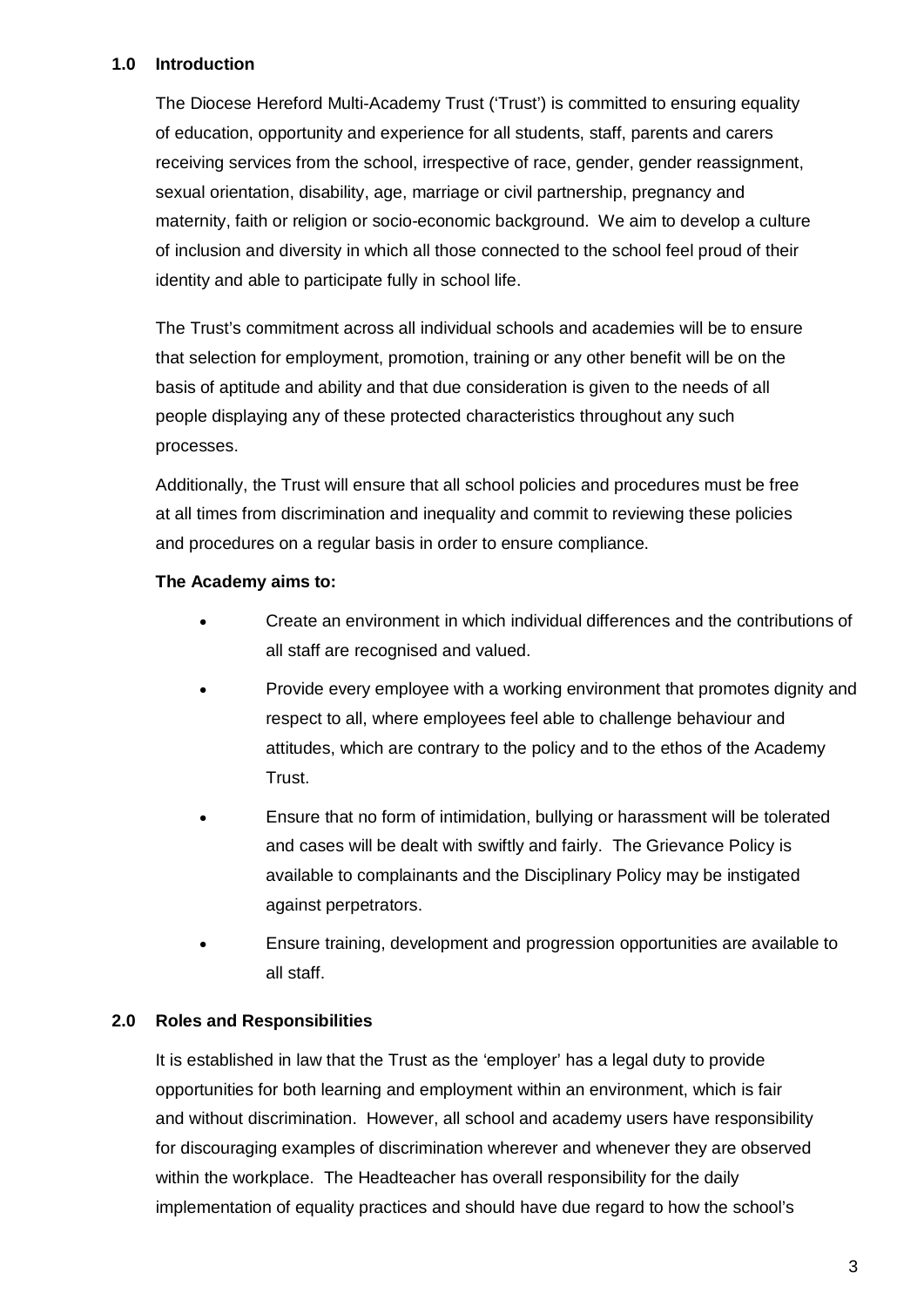existing and proposed policies and decisions impact upon equality. Throughout this policy 'Headteacher' will also refer to 'Executive Headteacher' roles. Headteachers should also seek advice and support from the Trust's HR provider.

# **3.0 Scope**

This policy refers to all staff and volunteers within school and its wider community. The academy will also have an equality policy which relates to pupils and which is published on the external academy website.

# **4.0 Public Sector Equality Duty**

The Public Sector Equality Duty (PSED), introduced under the Equality Act 2010, applies to public sector bodies, including maintained schools and academies, including Academy Trusts, as well as to listed Local Authorities. The legislation states that a listed authority must comply with both a general duty and with specific duties as set out in the Equality Act 2010.

# 4.1 **General Duty**

The General Equality Duty may be described as the duty on a listed public authority, when carrying out its functions, to have due regard to the three equality aims.

These aims are:

- **To eliminate discrimination, harassment, victimisation** and any other conduct that is prohibited. In relation to pupils, schools and academies may seek to meet this aim by monitoring admissions, exclusions, attendance and prejudice related incidents. In respect of staff, schools and academies may seek to meet this by ensuring that there are appropriate employment policies in place.
- **To advance equality of opportunity** between groups/people who share a relevant protected characteristic and groups/people who do not share it, by considering the need to remove or minimise disadvantage, by taking steps to meet different needs, and by encouraging participation when it is disproportionately low.
- **To foster good relations** between groups/people who share a relevant protected characteristic and groups/people who do not share it.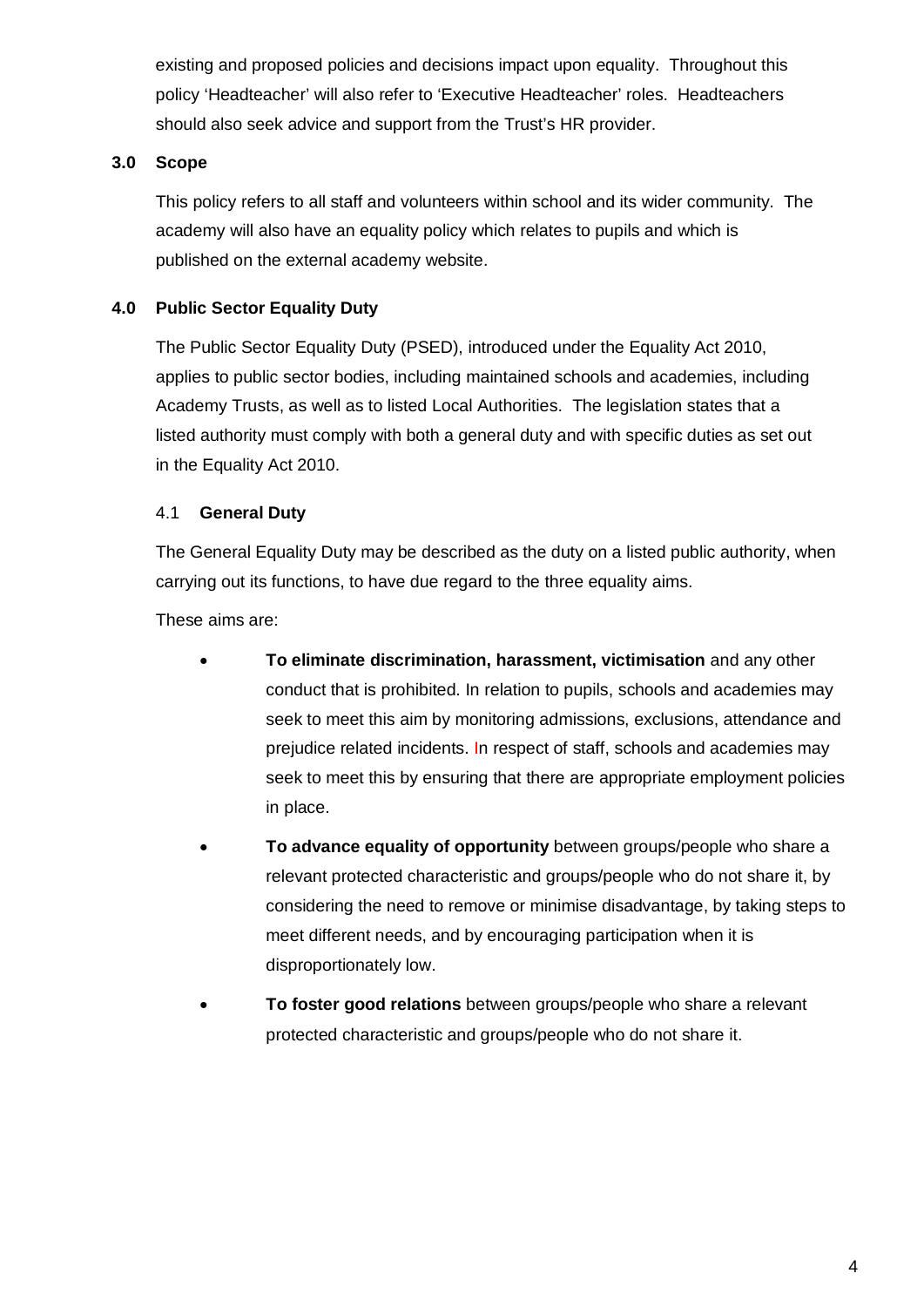# 4.2 **Specific duties**

The specific duties support the performance of the general duty, listed authorities are required to prepare and publish:

- information about workforce diversity and about service user diversity, to show they are complying with the PSED which must be updated annually and
- one or more equality objectives which an authority thinks it should achieve to advance any of the three general duty aims. This should be updated at least every four years with effect from April 2012.
- 4.2.1 Academies with fewer than 150 employees do not need to publish information about employees, but should still collate information, for example statistics on the breakdown and distribution of the workforce by age, gender, disability and race, to enable compliance with the general duty. However, information must be published relating to pupils. Academies should nevertheless ensure that individuals can not be identified through the publication of this equality data.
- 4.2.2 Equality objectives must be specific and measurable. The academy must publish one or more equality objectives as per the minimum of every four years. This information should be published on the school website.
- 4.2.3 The /Academy as a public body should include the following nine **Protected Characteristics** groupings of people when considering the PSED obligations, Appendix A:
	- Age
	- **Disability**
	- Gender reassignment
	- Marriage and civil partnership
	- Pregnancy and maternity
	- Race
	- Religion or Belief
	- Sex
	- Sexual Orientation
- 4.2.4 The academy should ensure due regard to the needs of all people in these groups when developing policy and strategy.
- 4.2.5 It is appropriate within an academy setting that age and marriage and civil partnership information relating to pupils is not required. However, age and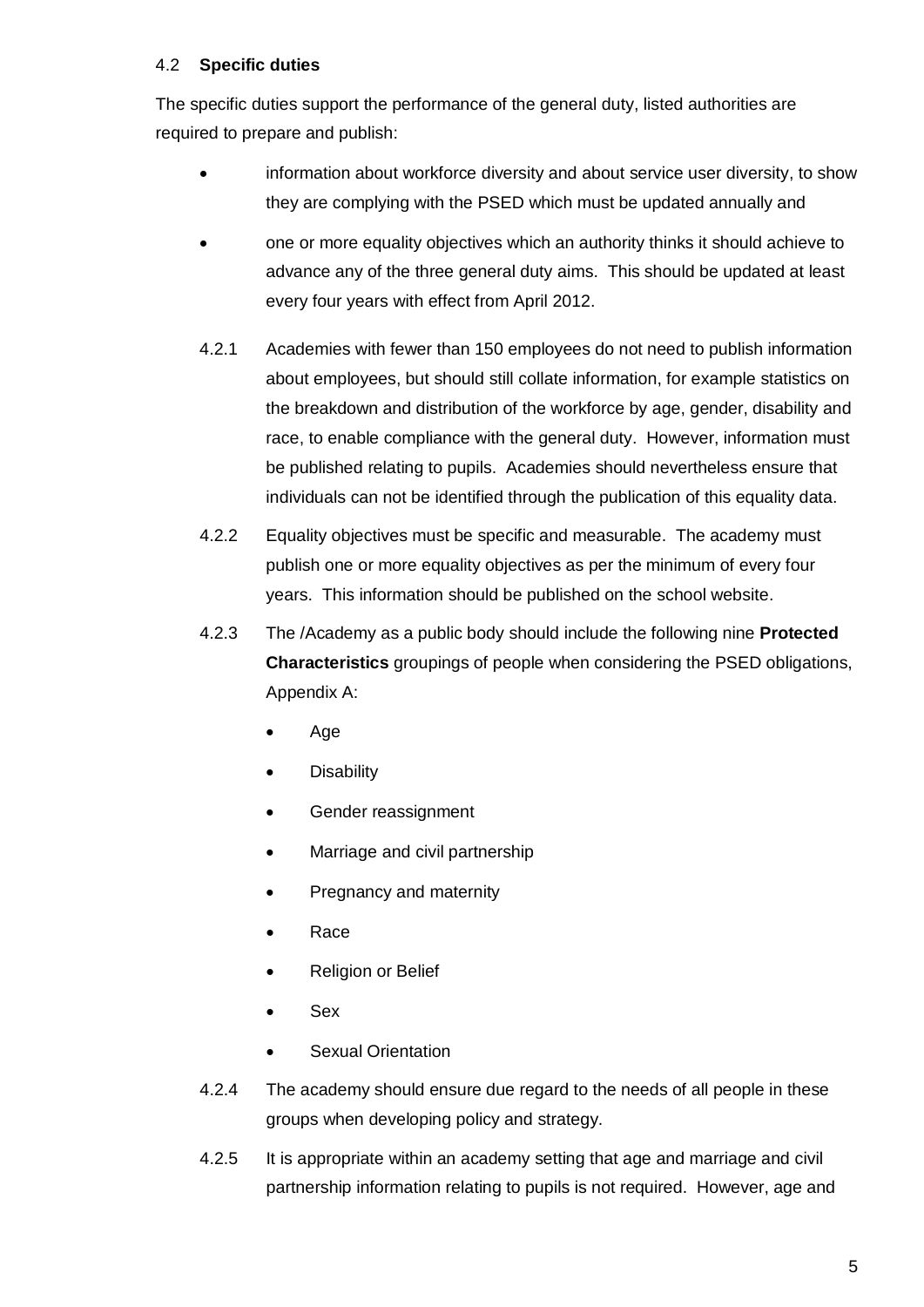marital status and civil partnership information should be recorded in respect of employees.

- 4.2.6 Decision makers at the academy must be aware of the duty to have 'due regard' when making decisions or taking action and must assess whether it has implications for people with a particular Protected Characteristic. Equality implications should be considered when policies or decisions are being made, and should be kept under review, for example through the use of standard Equality and Social Inclusion Impact Assessments (Appendix C).
- 4.2.7 Additionally, it is also unlawful to discriminate on the grounds of trade union membership or non-membership, part time or fixed term contract status and past unrelated convictions. Definitions of the Protected Characters and types of discrimination are shown at Appendix A.

## **5.0 How to Resolve Difficulties**

The Headteacher is responsible for preventing employees from suffering discrimination in the workplace. Employers are ultimately responsible for any discrimination carried out by their employees, regardless of the employer's knowledge or approval. The Headteacher must also ensure that their staff are not harassed by a third party. It is important therefore that the Headteacher ensures that all staff and volunteers are aware of the policy.

#### 5.1 **Internal issue.**

If an employee complainant raises a grievance because either they are subject to discrimination by a member of staff, or because they have witnessed discrimination directed towards another person by a member of staff, they should be able to access, or request a copy of the academy's Grievance Policy from the Headteacher. The complainant will have the option of pursuing either the informal or formal route.

5.1.1 In cases where an employee's conduct falls short of the required standard, the disciplinary procedure may be invoked. The disciplinary procedure is the means by which rules are observed and standards are maintained. In cases where the misconduct is minor, it may be dealt with through the informal route. However, in cases where the informal route has not had the desired effect or the misconduct is considered too serious, the formal route should be followed. Certain acts such as a serious breach of the academy adopted Equality Policy, including any form of unlawful discrimination, victimisation, bullying or harassment of pupils or colleagues may constitute gross misconduct which may lead to dismissal.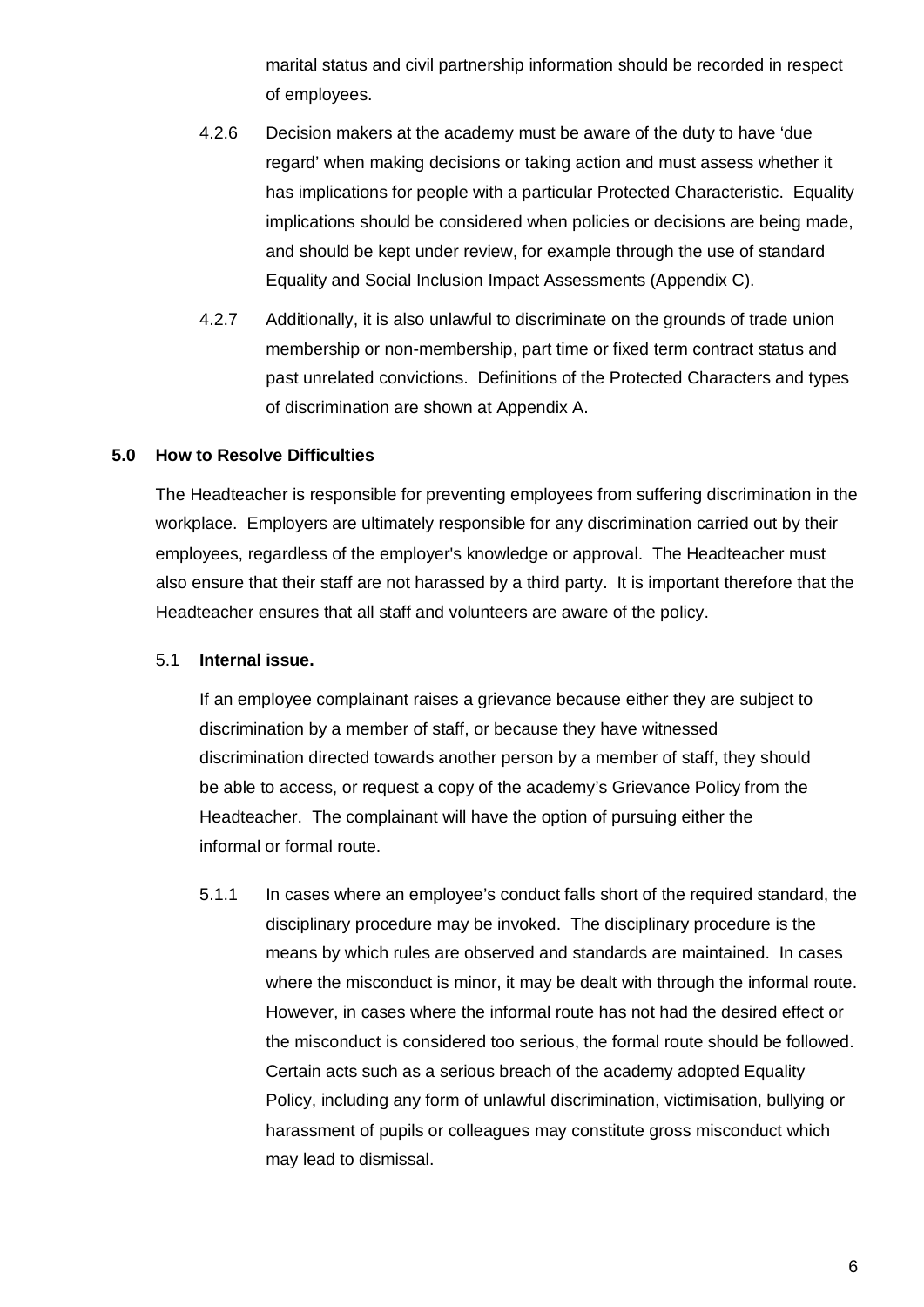# 5.2 **External issue**

- 5.2.1 If an employee complainant raises a grievance because either they have been subject to discrimination by a third party, or because they have witnessed discrimination directed towards another person by a third party they should be able to access the Grievance Policy.
- 5.2.2 Where a third party complainant raises a grievance because either they have been subject to discrimination by an employee, or because a third party has witnessed discrimination directed towards another person by an employee they should access the Academy's Complaints Procedure.

# **6.0 How to identify and act on Hate Crime**

Hate crime is an offence committed against a person or property motivated by the perpetrator's hostility and prejudice towards people because they are seen as being different. By working together academies should try to meet their equality and diversity obligations, particularly in seeking to eliminate discrimination, harassment and victimisation. In addition, working together aims to encourage social inclusion and promotes a resilient and caring society. The Hate Crime Reporting protocol with website links attached at Appendix B.

# **7.0 Recruiting and Employing People Fairly**

The school/academy will make sure that we provide equality of opportunity to all in preemployment and employment.

The Trust and the academy

- Will demonstrate an open and transparent approach to recruitment
- Will ensure that recruitment decisions are made using pre-agreed objective criteria
- Will seek to appoint the most suitable applicant for the job based on merit
- Will ensure the recruitment and selection process conveys a positive image of the Trust and academy and portrays the Trust and academy as an employer of choice
- Will demonstrate its commitment to employ, retain and develop the abilities of disabled people, for example through achievement of the 'two ticks' aware by Job Centre Plus.
- Will ensure that the recruitment and selection of staff is conducted in a professional, timely and responsive manner and in compliance with current employment legislation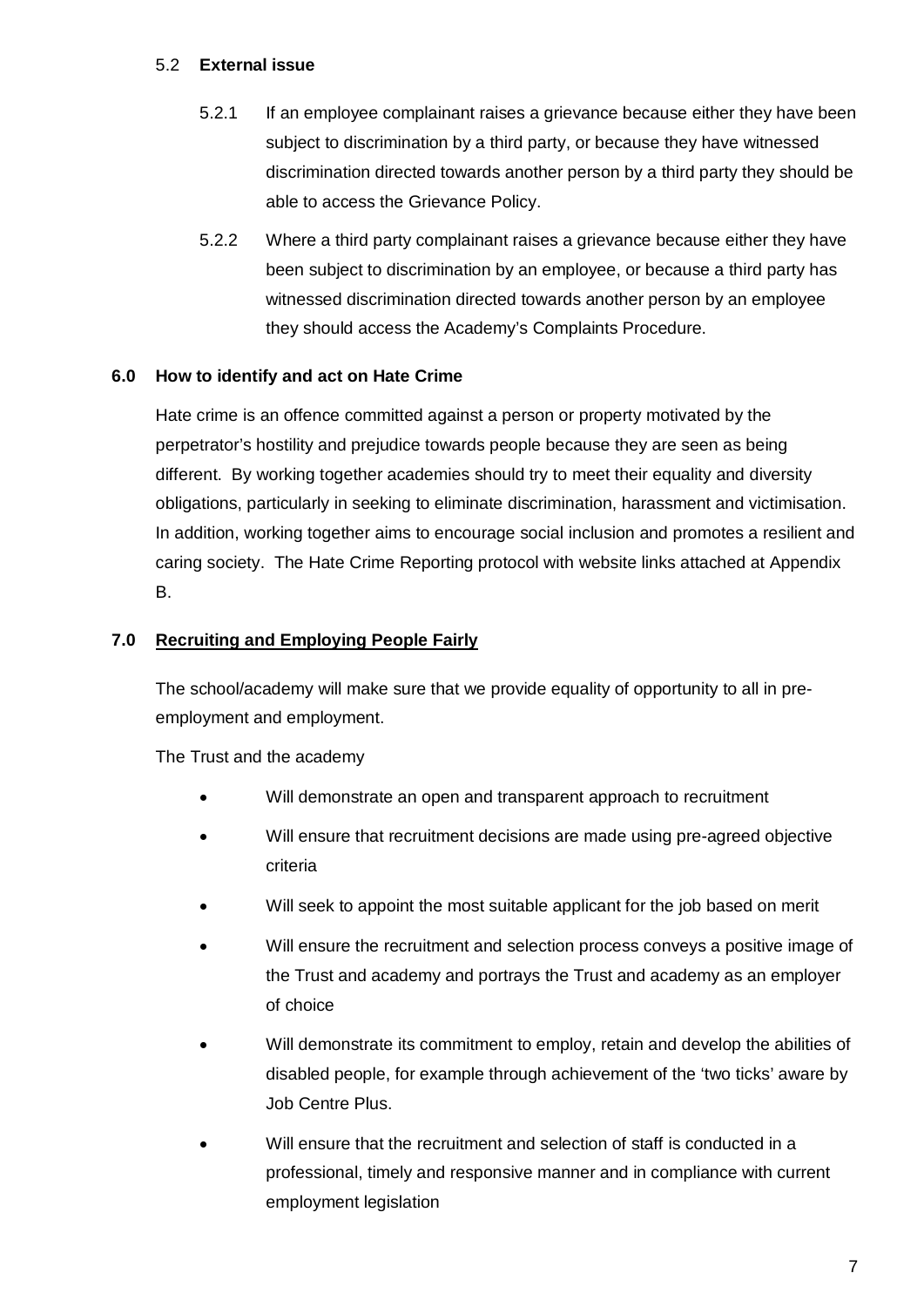- Will provide appropriate training, development and support to those involved in recruitment and selection activities in order to ensure the recruitment of employing people is fair and legally compliant.
- Will treat all applicants fairly, equitably and efficiently, with respect and courtesy, aiming to ensuring that the applicant experience is positive, irrespective of the outcome
- Will ensure that if any member of staff involved in the recruitment process is related to, or has a close personal relationship with an applicant then they are not involved in the recruitment process at any point. Including, but not restricted to, restructures, ring-fencing, decisions about post-creation and job description content.
- Will ensure that all documentation relating to applicants will be treated confidentially and kept securely in accordance with the Trust and academy's Data Protection Policy.
- The Trust and academy should not as a matter of course require job applicants to complete a medical questionnaire as part of the application procedure. Health related questions should only be asked if they are intrinsic to a function of their work, i.e.; ensuring applicants for a PE teaching post have the physical capability to carry out the duties. Additionally, candidates should not be asked about their sickness record until they have been made a conditional offer. Additional advice can be sought from the Trust's HR Provider.

# **8.0 Training and Development**

During training sessions identify good equality practice and include guidance around discrimination, harassment or victimisation as appropriate. When selecting candidates to attend training, ensure that selection is free from discrimination. Academies may also find it helpful to refer to Shropshire Council's equality objectives around training and development in relation to good equality and diversity practices.

<https://www.shropshire.gov.uk/equality-diversity-and-social-inclusion/>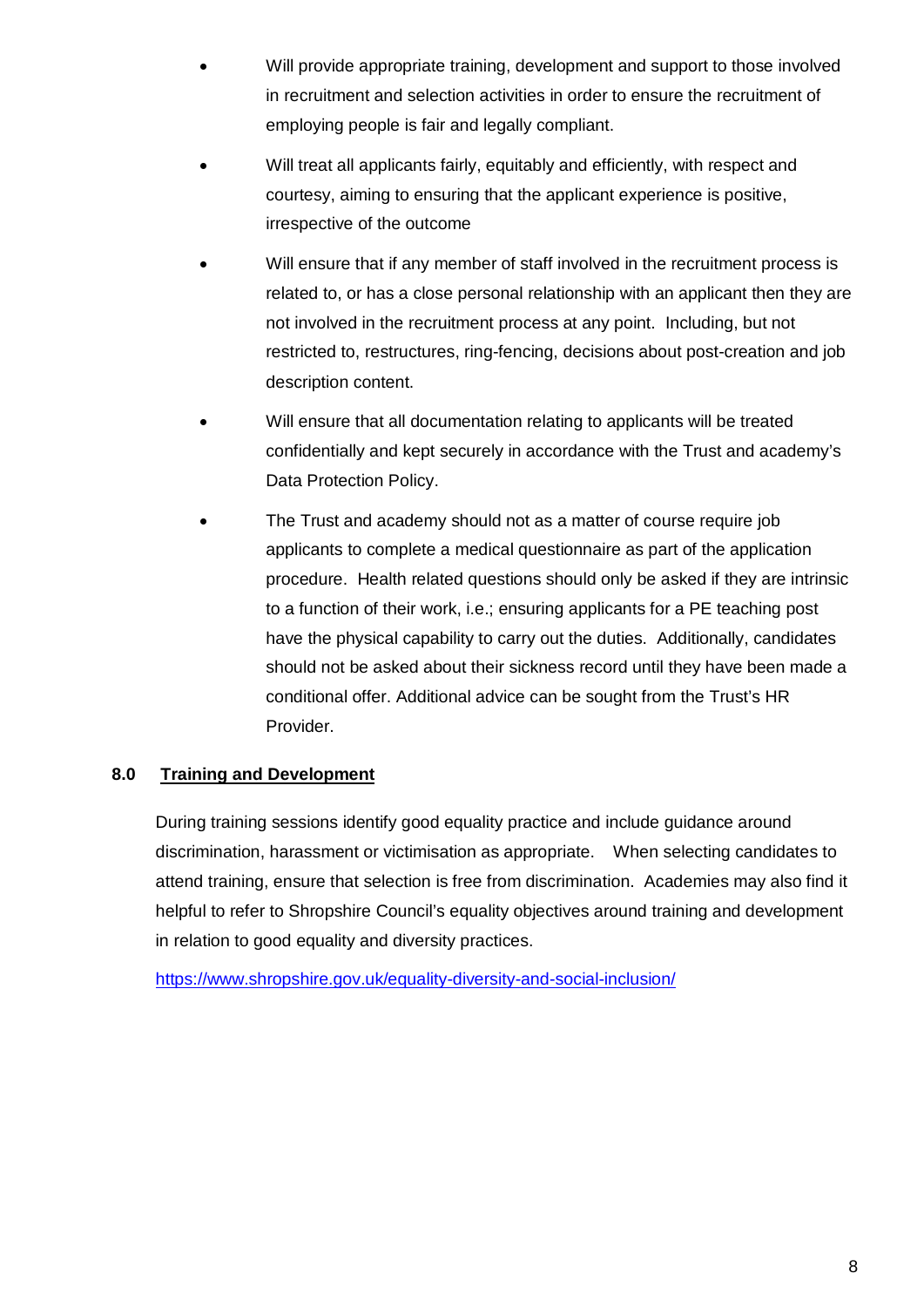# **9.0 Promotion and Determining Pay**

All promotion and pay decisions must be open, transparent and fair. All decisions must be objectively justified. The Trust and the Local Academy Board should follow the Department for Education advice regarding equalities consideration as part of the appraisal and pay determination process. Refer to the Academy Pay Policy.

https://www.gov.uk/government/publications/school-teachers-pay-and-conditions

# **10.0 Monitoring and Review Arrangements**

This policy will be reviewed in 3 years unless there are any legislative changes.

## **11.0 Linked Policies.**

| <b>Grievance Procedure</b>          | <b>Staff Code of Conduct</b>                |
|-------------------------------------|---------------------------------------------|
| <b>Maternity Scheme</b>             | <b>Safeguarding Policy</b>                  |
| <b>Adoption Scheme</b>              | <b>Safer Recruitment Policy</b>             |
| <b>Disciplinary Procedure</b>       | <b>KCSiE</b> ; DBS Guidance for schools     |
| Appraisal and Capability Procedures | KCSIE: Code of Conduct for staff in schools |
| <b>Parental Leave Policy</b>        | <b>Paternity Policy</b>                     |
| <b>Managing Attendance</b>          | Pay Policies - Leadership, Teachers or      |
|                                     | <b>Support Staff</b>                        |

# **Appendices**

Appendix A: Definitions Appendix B: Shropshire Council Hate Crime Reporting Protocol Documentation Appendix C: Further Reference

| <b>Updates</b>                                                                                               | Date:          |
|--------------------------------------------------------------------------------------------------------------|----------------|
| Rebrand Trust Name Change                                                                                    | September 2019 |
| Amend Local Governing Body to Local Academy Board                                                            | January 2020   |
| Reviewed and approved<br>This policy will be reviewed in 3 years unless there are any legislative<br>changes | October 2020   |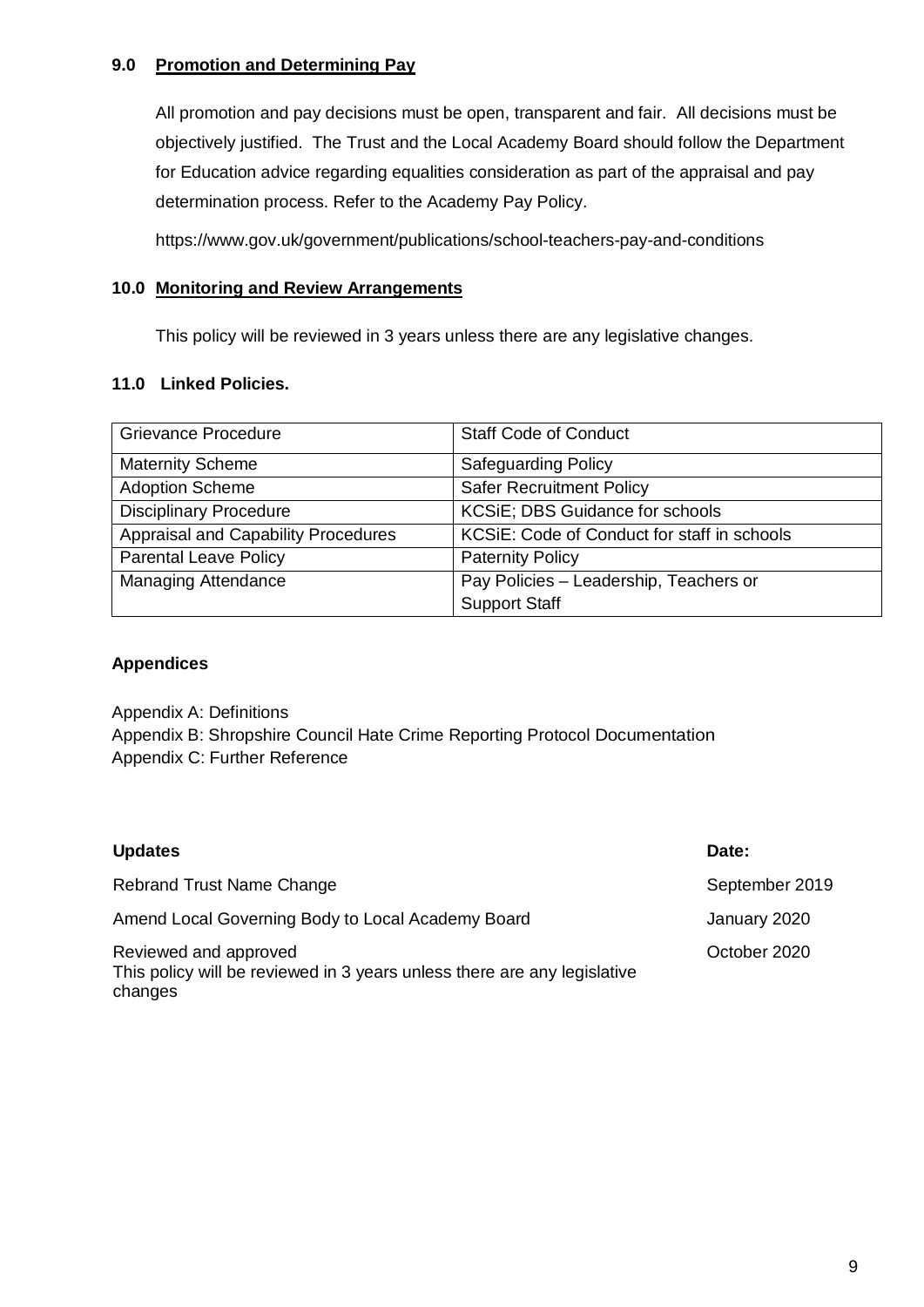# **12.0 DEFINITIONS**

# **The Protected Characteristics are as follows:**

# **12.1 AGE**

12.1.1 Discrimination directed at either 'young' or 'old' is likely to be unfair. It is important to emphasise that employers are highly vulnerable if they decide not to interview any job candidates who have reached an age which they regard as an appropriate age for retirement. Employers should therefore interview all suitable candidates irrespective of age focusing on their skills and ability to do the job rather than age alone.

# **12.2 Retiring from work**

#### **Dismissal**

12.2.1 Unless it can be objectively justified, it is not permissible to dismiss someone on the grounds of retirement. Older workers (age 55 plus) can voluntarily retire at a time they choose and draw any occupational pension they are entitled to. Older workers may also request flexible retirement from age 55. Employers cannot force employees to retire or set a retirement age. It is advisable for the employee to contact their pension provider for further information regarding pension benefits.

| <b>Teachers Pensions</b> | https://www.teacherspensions.co.uk             |
|--------------------------|------------------------------------------------|
| <b>Local Government</b>  | https://www.shropshirecountypensionfund.co.uk/ |
| <b>Pension Scheme</b>    | https://www.worcestershire.gov.uk/pensions     |

#### **12.3 Work place discussions**

- 12.3.1 Whatever the age of an employee, discussing their future aims and aspirations can help an employer to identify their training or development needs and provide an opportunity to discuss their future work requirements.
- 12.3.2 For all employees these discussions may involve the question of where they see themselves in the next few years and how they view their contribution to the organisation. A useful exercise is to ask open questions regarding an employee's aims and plans for the short, medium and long term. Employers may find it useful to hold these discussions as part of their formal appraisal processes.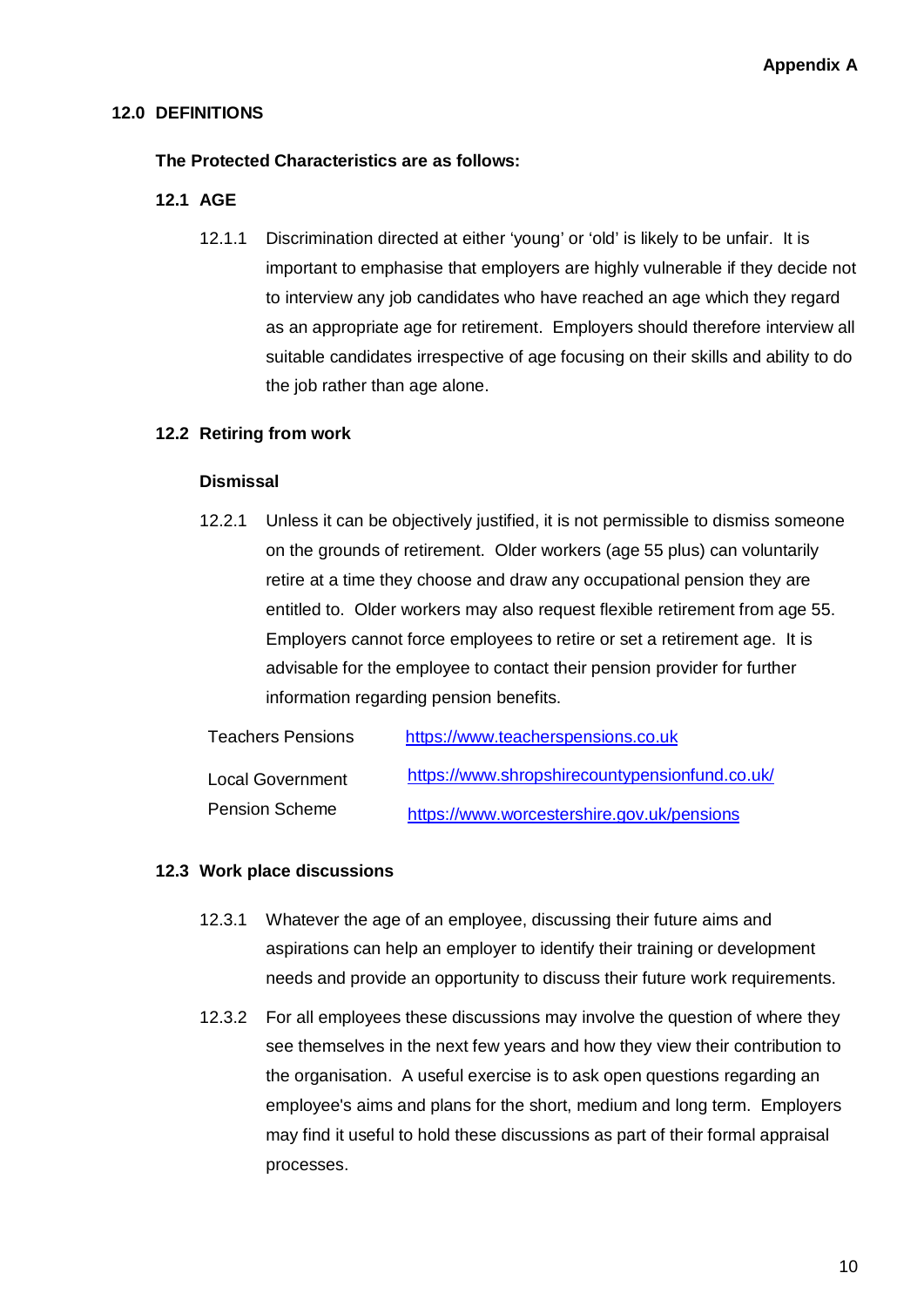12.3.3 The outcome of any workplace discussions should be recorded and held for as long as there is a business need for doing so. A copy of the discussion should be given to the employee.

## **12.4 Poor performance**

- 12.4.1 If an employee is performing poorly the employer should discuss this with them to establish a cause. Failure to address any poor performance with an employee because there is an expectation they will retire soon may be discriminatory. Employers should establish a reason for poor performance, setting improvement periods and agreeing what training, development and support would help the employee meet the required expectation.
- 12.4.2 If levels are not improved and an employer has followed the company's performance procedure they then may decide to dismiss the employee on capability grounds, contact Human Resources for further information.

# 12.4.3 **Is the increase in annual leave based on length of service discriminatory?**

12.4.3.1 No, any increase in benefits during or before the  $5<sup>th</sup>$  year of service is not discriminatory; the increase in the annual leave is based on loyalty, rather than age.

# **12.5 DISABILITY**

12.5.1 It is unlawful to discriminate against workers because of a physical or mental disability or fail to make reasonable adjustments to accommodate a worker with a disability. Under the Equality Act 2010, a person is classified as disabled if they have a physical or mental impairment, which has a substantial and long-term effect on their ability to carry out normal day-to-day activities. Day-to-day activities include things such as using a telephone, reading a book or using public transport.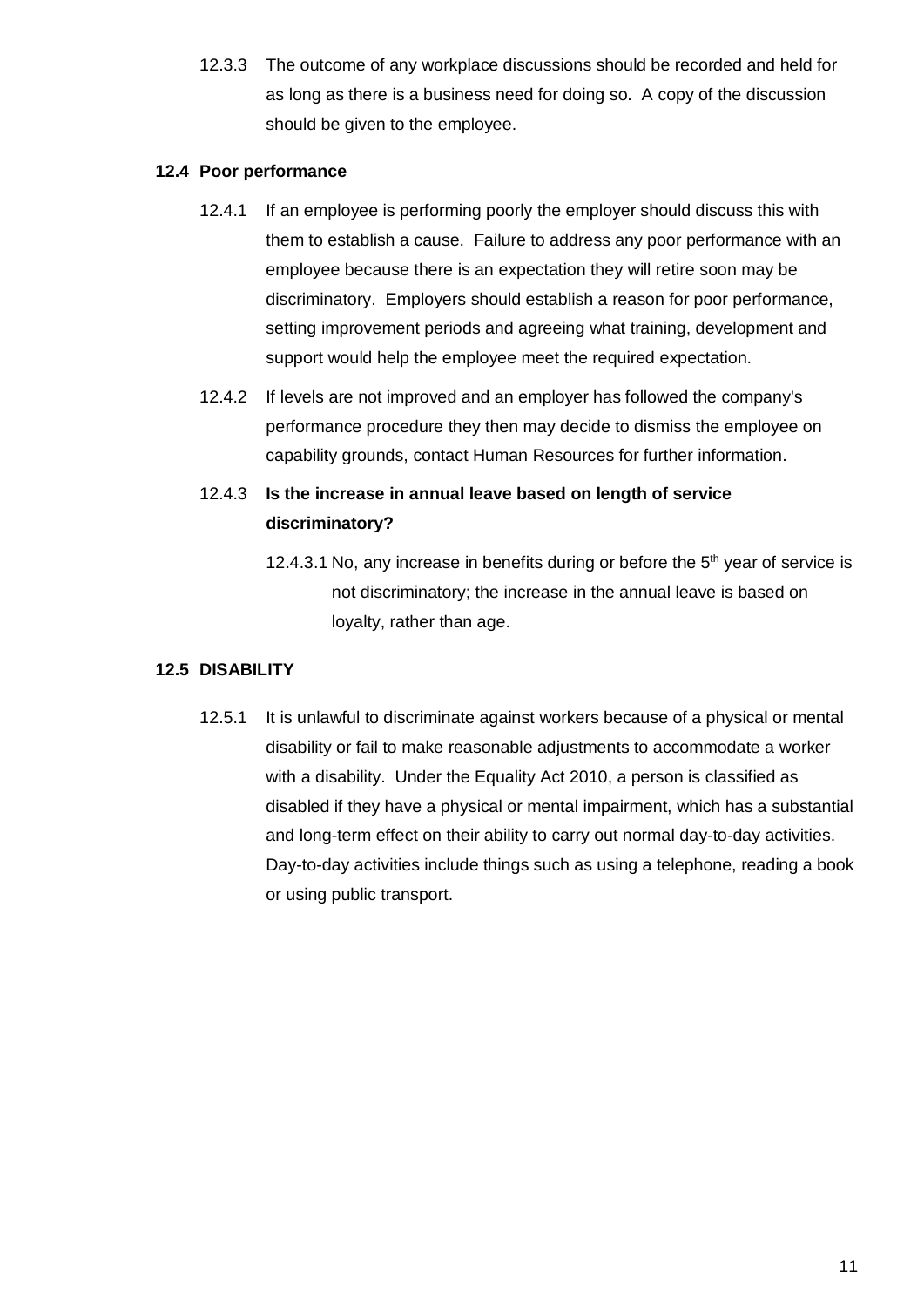12.5.2 If an employee has a disability that is making it difficult to work, employers should consider what reasonable adjustments they can make in the workplace to help or schedule an interview with the employee to discuss what can be done to support them. This could be as simple as supplying an adequate, ergonomic chair or power-assisted piece of equipment. Reasonable adjustments also include re-deployment to a different type of work if necessary. Further advice may be obtained from the Managing Attendance Policy and Occupational Health.

#### **12.6 GENDER REASSIGNMENT**

- 12.6.1 Gender reassignment is a personal, social, and sometimes medical process by which a person's gender presentation (the way they appear to others) is changed. Anyone who proposes to, starts or has completed a process to change his or her gender is protected from discrimination under the Equality Act. An individual does not need to be undergoing medical supervision to be protected. So, for example, a woman who decides to live as a man without undergoing any medical procedures would be covered.
- 12.6.2 It is discrimination to treat transgender or gender fluid people less favourably for being absent from work because they propose to undergo, are undergoing or have undergone gender reassignment than they would be treated if they were absent because they were ill or injured, or if they were absent for some other reason.
	- **Support for individuals undergoing gender transitions** Discuss with the transgender person how they would prefer information about their transition to be communicated to colleagues. Some transgender people may feel comfortable talking about their transition with colleagues, but others may prefer not to.
	- **Confidentiality** At a point agreed with the individual, all personal records should be changed to reflect the acquired name and gender. Access to personal records, which indicate a person's previous gender should be retained only if necessary, and otherwise deleted or destroyed.
- 12.6.3 Employees should make sure that they consider the following.
	- **Telling people about your situation** Make a list of the people who need to be informed. You may wish to speak to them personally, or may prefer to ask HR or your line manager to communicate with them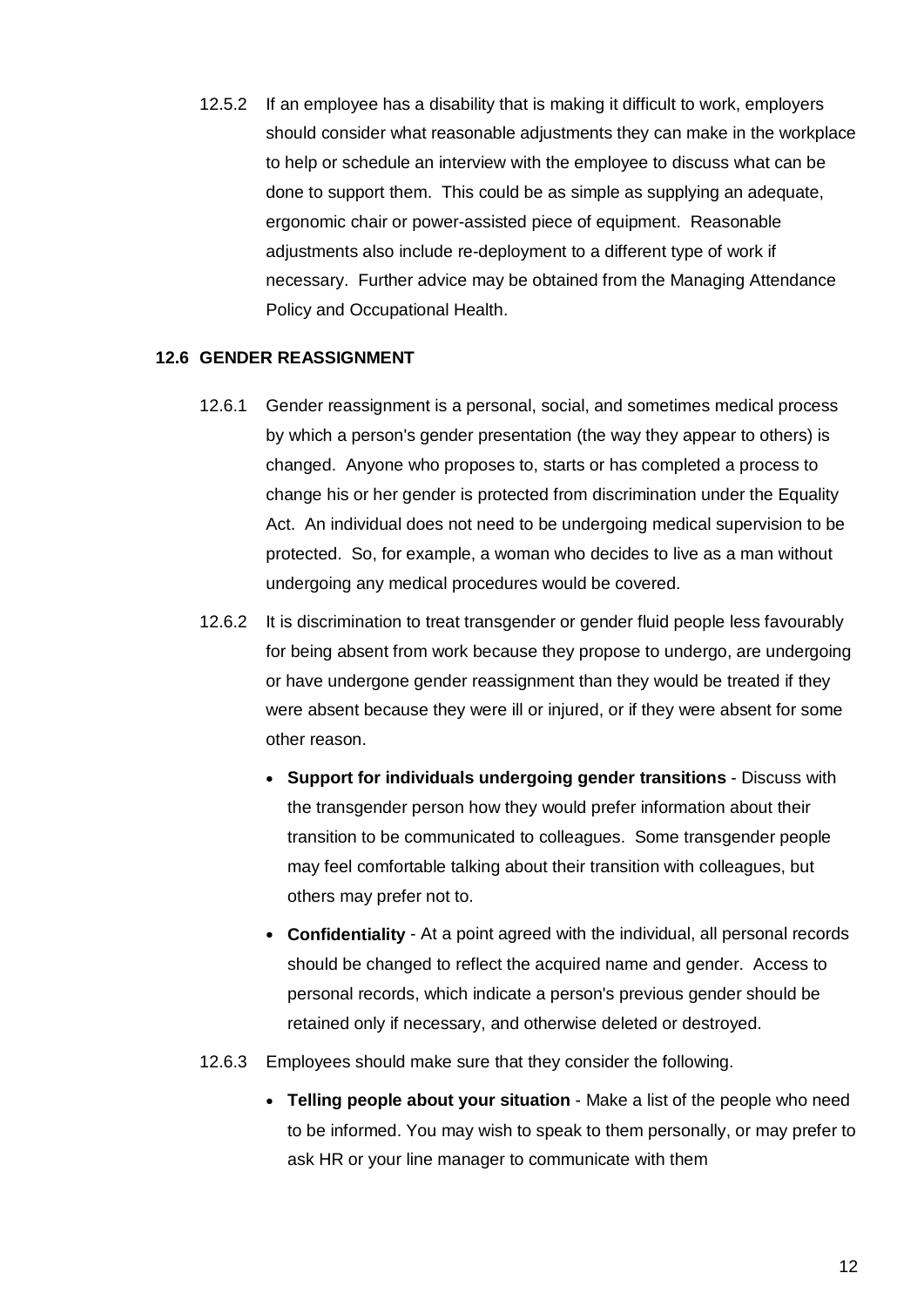- **Medical appointment and absences** Make sure the employer knows when you will need to take time off work. It is discrimination for your employer to treat you less favourably if you are absent from work for a reason related to gender reassignment than you would be treated if you were absent because you are ill or injured, or if you were absent for some other reason
- **Changing everything into your new identity -** You will need to change your name on your email address, company directories, records and work pass. Speak to the Headteacher at an early stage about how this should be managed.

For further information, visit Gender Identity Research & Education Society http://www.gires.org.uk/

# **12.7 MARRIAGE AND CIVIL PARTNERSHIPS**

- 12.7.1 Gay and lesbian couples are able to get married or register their civil partnership in England, Scotland and Wales, which gives many of the same rights as other married couples.
- 12.7.2 Same sex couples who marry or register as civil partners have the same rights as other married couples in respect of employment rights.
- 12.7.3 The Equality Act protects employees who are married or in a civil partnership or marriage against discrimination.

# **12.8 PREGNANCY AND MATERNITY**

- 12.8.1 It is unlawful to discriminate, or treat employees unfavourably because of their pregnancy, or because they have given birth recently, are breastfeeding or on maternity leave.
- 12.8.2 Discrimination happens when a woman is treated unfavourably because of her pregnancy, pregnancy-related illness or she exercises the right to statutory maternity leave. Ensure that an employee absent from work is notified of any important information, such as restructures, changes to terms and conditions and organisational/management changes within the school.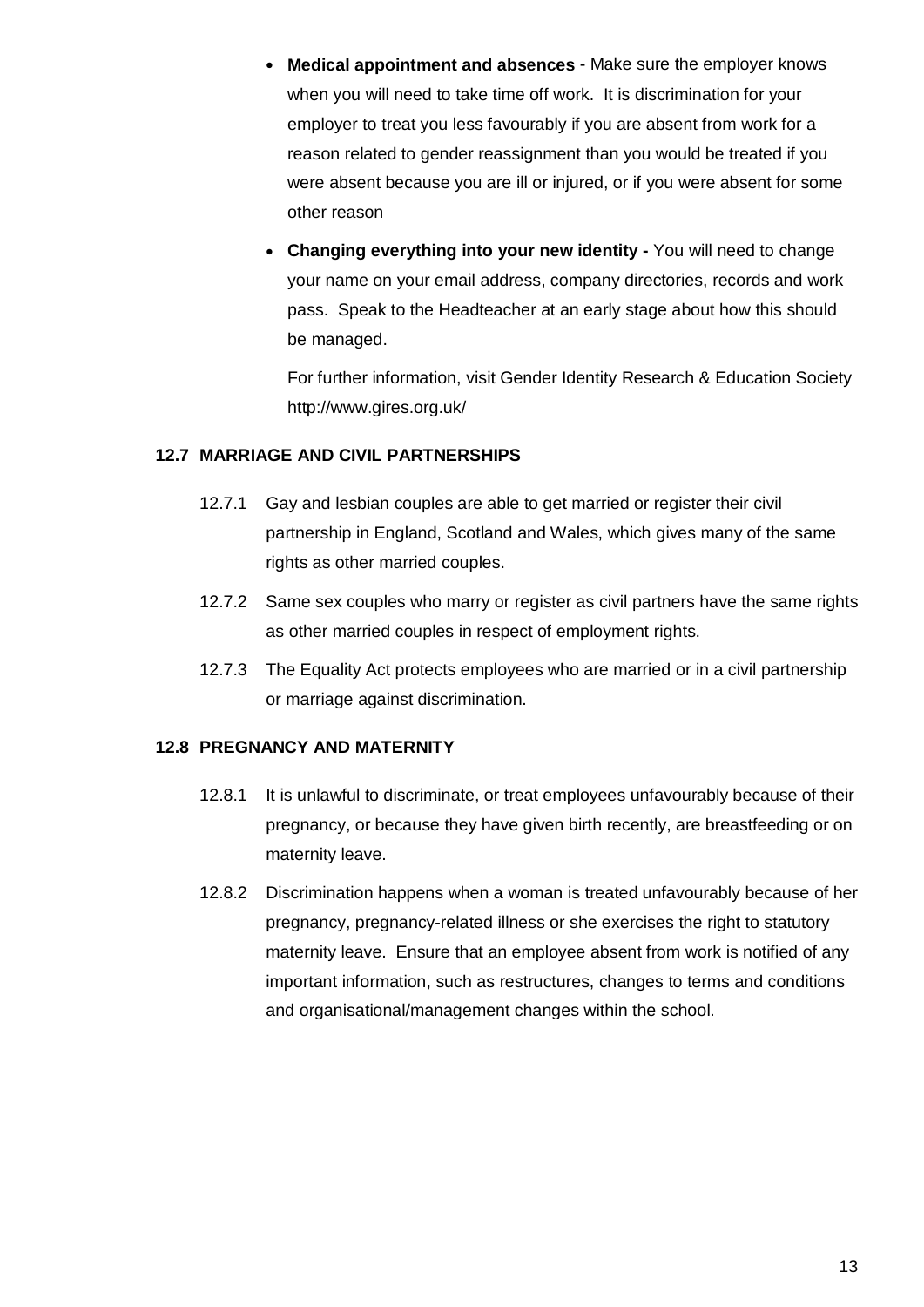#### **12.9 RACE**

- 12.9.1 It is unlawful for an employer to discriminate against employees because of race, which includes colour, nationality, ethnic or national origin.
- 12.9.2 In very limited circumstances, there are some jobs which can require that the job-holder is of a particular racial group. This is known as an 'occupational requirement'. One example is where the job-holder provides personal welfare services to a limited number of people and those services can most effectively be provided by a person of a particular racial group because of cultural needs and sensitivities.

#### **12.10 RELIGION OR BELIEF AND LACK OF RELIGION OR BELIEF**

12.10.1 There is no specific list that sets out what religion or belief discrimination is. The law defines it as any religion, religious or philosophical belief. This includes all major religions, as well as less widely practised ones.

To be protected under the Equality Act, a philosophical belief must:

- be genuinely held
- be a belief and not an opinion or viewpoint, based on the present state of information available
- be a belief as to a weighty and substantial aspect of human life and behaviour
- attain a certain level of cogency, seriousness, cohesion and importance
- be worthy of respect in a democratic society, compatible with human dignity and not conflict with the fundamental rights of others.
- 12.10.1 Humanism and atheism are examples of philosophical beliefs.
- 12.10.2 Workers are also protected against discrimination if they do not hold a particular (or any) religion or belief.
- 12.10.3 Employers do not have to give workers time off or facilities for religious observance, but they should try to accommodate them whenever possible. For example, if a worker needs a prayer room and there is a suitable room available then a worker could be allowed to use it, providing it does not disrupt others or affect their ability to carry out their work properly.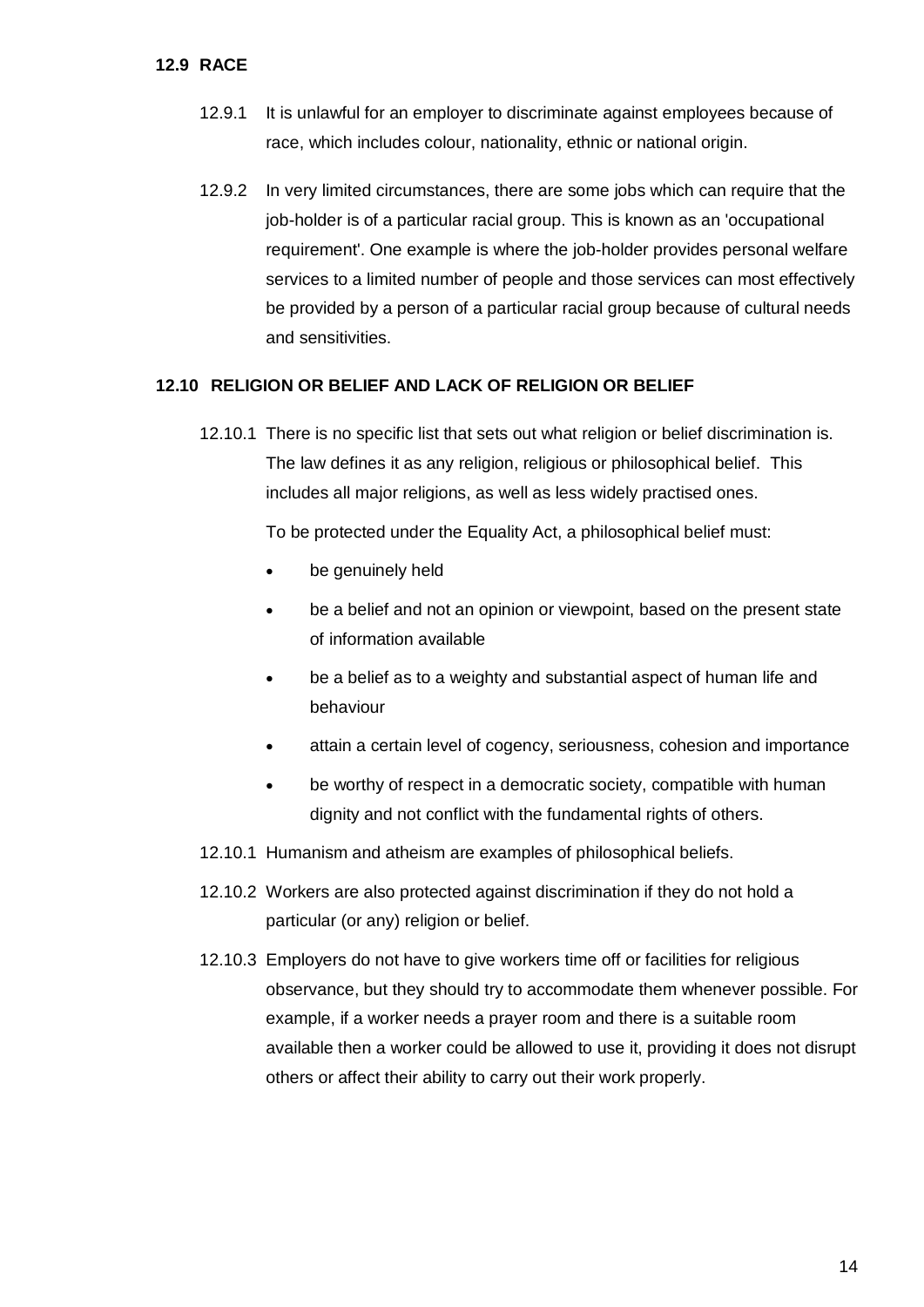- 12.10.4 Many employers find that being sensitive to the cultural and religious needs of their employees makes good business sense. This can mean making provisions for:
	- flexible working
	- religious holidays and time off to observe festivals and ceremonies
	- prayer rooms with appropriate hygiene facilities
	- dietary requirements in staff canteens and restaurants
	- dress requirements.
- 12.10.5 Voluntary Aided (VA), independent, academies and free schools with a religious character may apply religious criteria in recruitment, remuneration and promotion. Religious criteria may not be applied to other non-teaching posts in a VA school unless there is a genuine occupational requirement, e.g., a member of staff who gives pastoral care to pupils.

# **12.11SEX.**

12.11.1 It is unlawful to discriminate against workers because of their sex, e.g. paying women less than men for carrying out the same role. In very limited circumstances, there are some jobs which can require that the job-holder is a man or a woman. This is known as an 'occupational requirement'. The list of occupational requirements is restricted and very rare.

# **12.12SEXUAL ORIENTATION.**

- 12.12.1 An employer should protect employees from discrimination on grounds of the sexual orientation.
- 12.12.2 Sexual orientation is defined as:
	- orientation towards people of the same sex
	- orientation towards people of the opposite sex
	- orientation towards people of the same sex and the opposite sex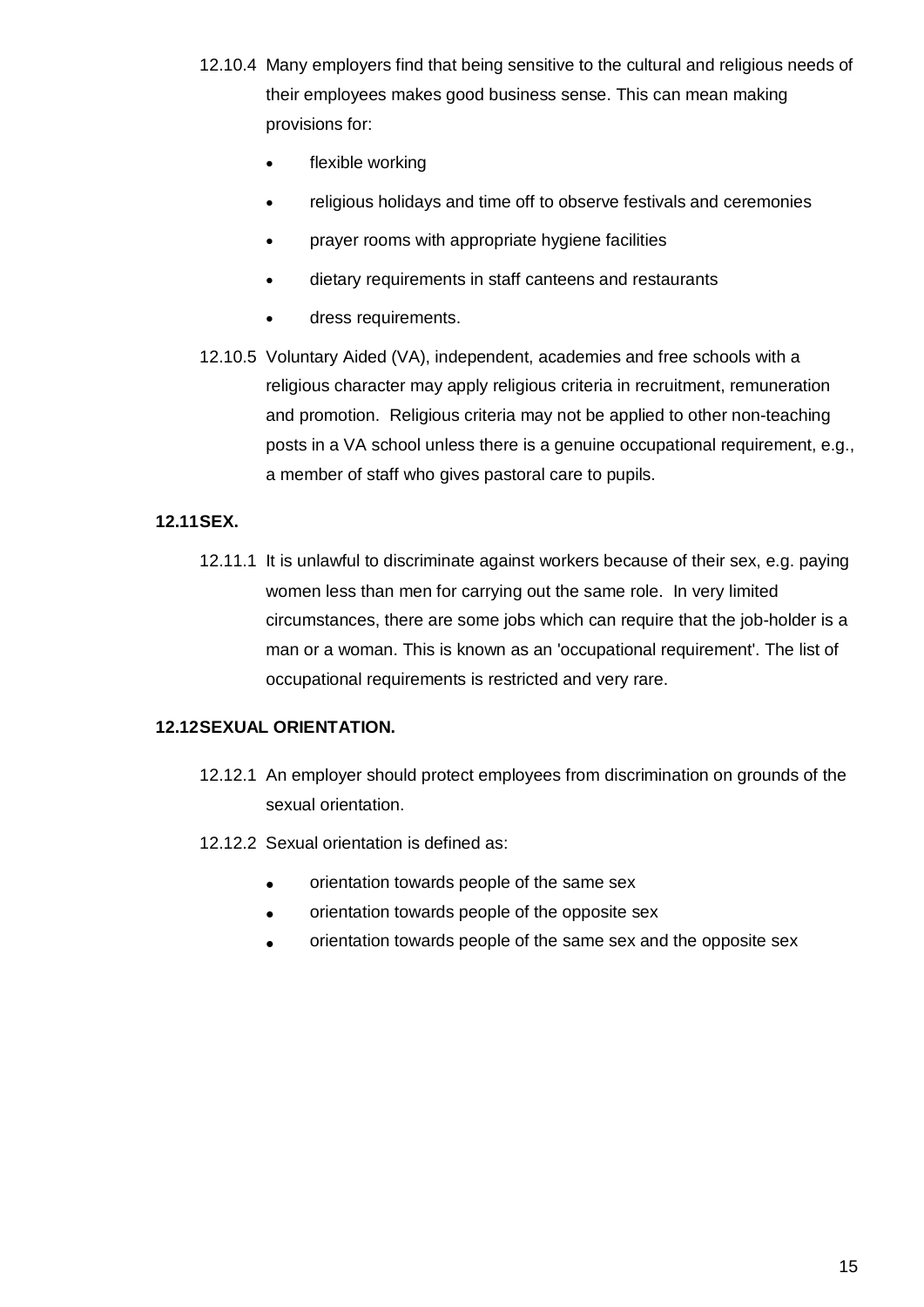## **12.13ADDITIONAL PROTECTIONS APPLY TO THE FOLLOWING**:

# 12.13.1 **Equal Pay**

An employer must give equal treatment in the terms and conditions of their employment contract if staff are employed on

- Like work which is the same or broadly similar
- Work rated as equivalent under job evaluation
- Work found to be of equal value
- 12.13.2 **Fixed Term Employees (Prevention of Less Favourable Treatment) Regulations 2002** aim to ensure employees on a fixed term contract are treated no less favourable than compared to permanent employees.
- 12.13.3 **Part Time Workers (Prevention of Less Favourable Treatment) Regulations 2000** should receive the same rate of pay as an equivalent full time member of staff; they should not be excluded from training and should receive holiday pay pro rata to an equivalent full time employee.
- 12.13.4 **Rehabilitation of Offenders Act 1974**, many ex-offenders are given certain employment rights if their convictions become 'spent'. The DBS Code of Practice and the Rehabilitation of Offenders Act states that employers are not allowed to discriminate against employees with a criminal background and must treat applicants fairly. Recruitment decisions should therefore be based on if the criminal information presented is relevant to the job the applicant will be carrying out.
- 12.13.5 **Trade Union Membership**. In accordance with the Trade Union and Labour Relations (Consolidation) Act 1992 protection from discrimination because of either membership or non-membership of a trade union.

# **12.14 TYPES OF DISCRIMINATION**

#### 12.14.1 **Direct discrimination**

Direct discrimination occurs if an employer treats a person less favourably on the grounds of a person's protected characteristic compared to a person who does not have that protected characteristic. There may be rare instances during recruitment where a genuine occupational requirement is acceptable, but this should be discussed with the HR Business Partner.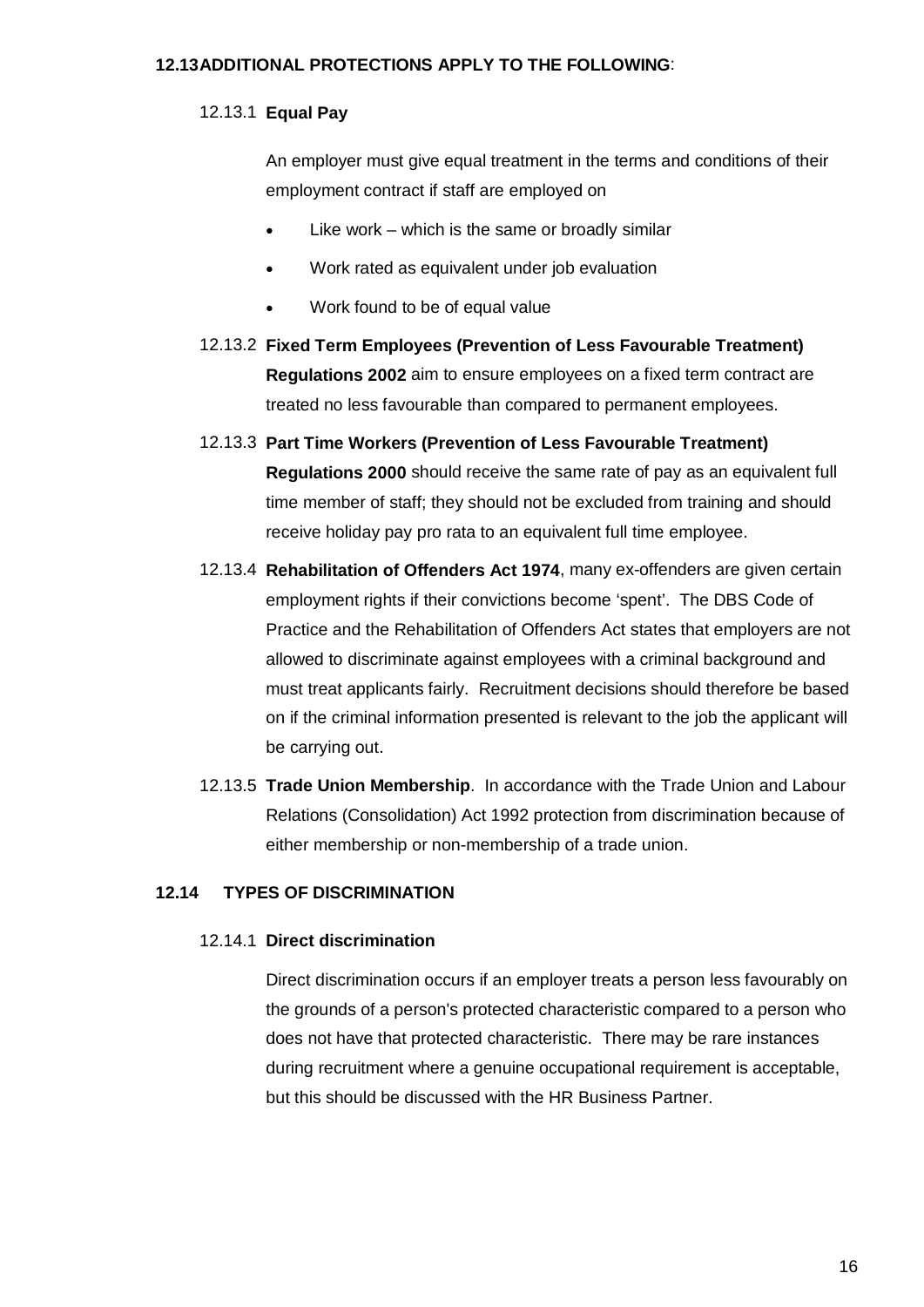#### 12.14.2 **Direct discrimination - associative discrimination**

Associative discrimination is direct discrimination against someone because of their association with another person who possesses a protected characteristic.

#### 12.14.3 **Direct discrimination - perceived discrimination**

Perceived discrimination is direct discrimination against a person because others think they possess a particular protected characteristic. It applies even if the person does not actually possess that characteristic but is perceived by others to do so.

#### 12.14.4 **Indirect discrimination**

Indirect discrimination is where a criterion or practice is applied to everyone, but particularly disadvantages people who share a protected characteristic.

#### 12.14.5 **Harassment**

Harassment is a behaviour deemed offensive by the recipient and occurs when, for a reason which relates to a protected characteristic another person engages in unwanted conduct which may be physical, verbal or non-verbal and which violates the person's dignity or creates an intimidating, hostile, degrading, humiliating or offensive environment for that person. It is the effect of the conduct rather than the perpetrators intentions that define whether it constitutes harassment. Employees can raise a complaint against behaviour that they find offensive even if it is not directed at them. Complainants need not possess the relevant protected characteristics themselves. Employees are also protected from harassment because of perception and association.

#### 12.14.6 **Victimisation**

Victimisation has a specific meaning in discrimination law. It does not just mean singling someone out. Victimisation makes it unlawful for one person to treat another less favourably than others because they made or supported a discrimination complaint or raised a discrimination grievance or because they are suspected of doing so.

An employee is not protected if they have maliciously made or supported an untrue complaint. However, it is sufficient if the employee believes that the victim has done, or intends to do any of the things listed above.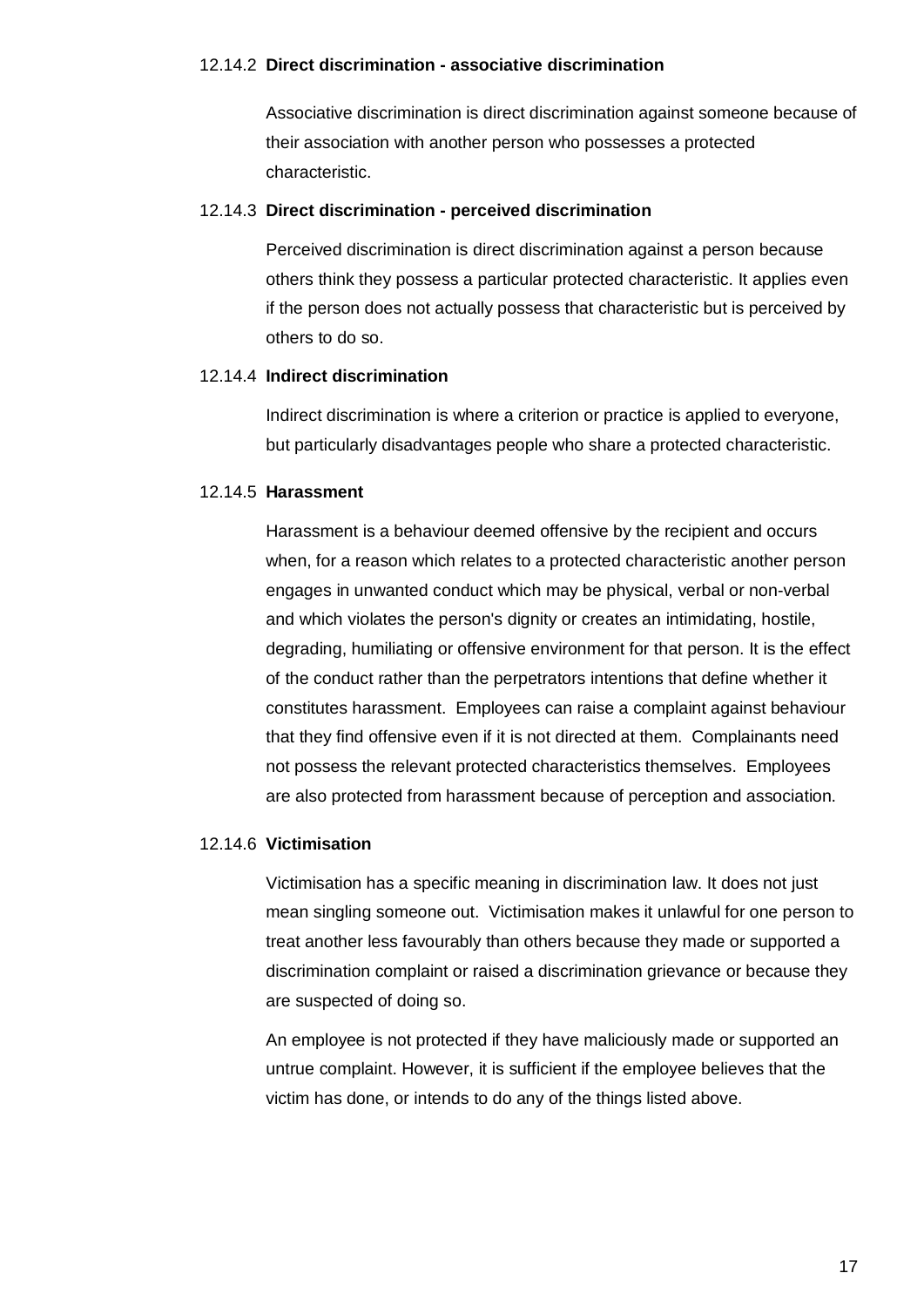# **DIOCESE HEREFORD MULTI-ACADEMY TRUST HATE CRIME REPORTING PROTOCOL.**

The recommended protocol to follow when dealing with reports of racist or other hate crime incidents is as follows:

# **1. [The procedure](http://staff.shropshire.gov.uk/policies-and-guidance/hr-and-payroll/hate-crime-reporting-protocol/)**

In principle, the procedure for investigating accusations of racist or other hate crime incidents should be similar to the procedure, which is used for dealing with complaints.

For example, all reports of incidents should be handled courteously, helpfully and promptly. Hate crime is an offence where the victim, or any other person, perceives it to be motivated by prejudice or hate" - borne out of the Stephen Lawrence enquiry.

# **[2. Timescales](http://staff.shropshire.gov.uk/policies-and-guidance/hr-and-payroll/hate-crime-reporting-protocol/)**

Timescales for responding to an incident are the same as those for complaints:

- an acknowledgement or final response is sent within 5 working days
- a reply is sent within 20 working days, or the person reporting the incident is given an explanation of the delay

However, whereas it might be appropriate for some complaints to be dealt with informally, all reports of racist or other hate crime incidents should be dealt with on a formal basis.

# **3. [Responsibilities](http://staff.shropshire.gov.uk/policies-and-guidance/hr-and-payroll/hate-crime-reporting-protocol/)**

The person who sees, or is first made aware of, the incident should record the details, including the name, telephone number and address of the person reporting the incident.

This person should report the incident at once to their Headteacher.

The Headteacher will have overall responsibility for the investigation of the incident and will decide who should lead this. It is also the responsibility of the Headteacher to inform the Police when necessary.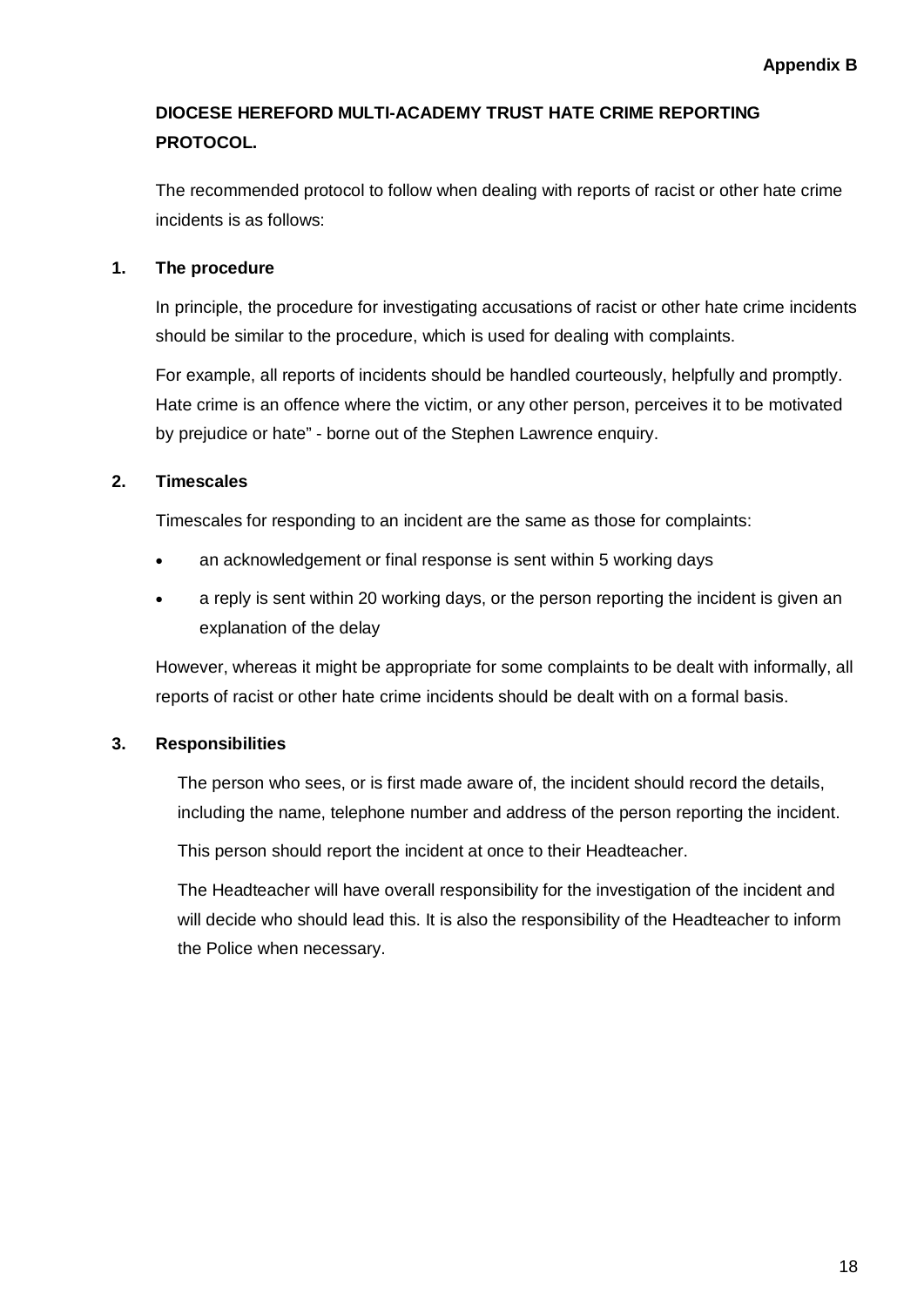# **4. [Referencing](http://staff.shropshire.gov.uk/policies-and-guidance/hr-and-payroll/hate-crime-reporting-protocol/)**

In order to ensure that incidents are not double counted, the Headteacher should allocate a reference number to the incident - incorporating:

- an incremental reference number indicating total number of incidents within the school
- the month and year
- For example: Academy Name, Ref no. 1, Feb 2016

# **[5. Complainant is unsatisfied with response](http://staff.shropshire.gov.uk/policies-and-guidance/hr-and-payroll/hate-crime-reporting-protocol/)**

If the complainant is not satisfied with the response then, as with complaints, this can be escalated to the Local Academy Board to ensure that an appropriate investigation has been carried out.

If a report is received via the Local Authority Website from an employee regarding the behaviour of another employee, this will be treated within the **[grievance procedure](http://staff.shropshire.gov.uk/policies-and-guidance/hr-and-payroll/grievance-policy-and-procedure/)** guidelines.